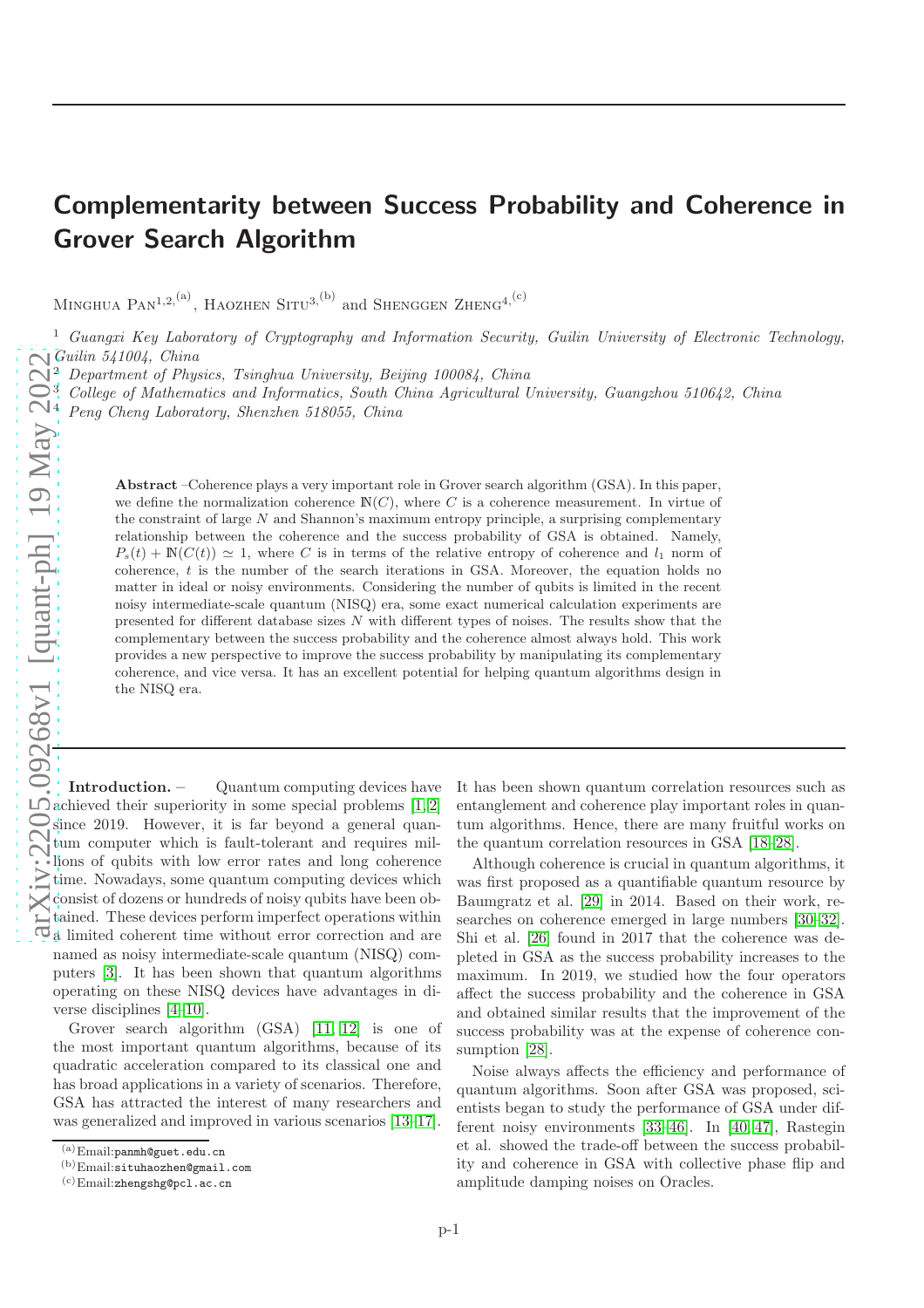Although the previous works on coherence and noise in GSA have achieved fruitful results, there still lacks a clear and unified characterization between the success probability and the coherence, especially in different noise environments. To deal with this problem, we focus on the relationship between the coherence and the success probability in different environments in Bloch representation inspired by Refs. [\[39,](#page-6-19) [40\]](#page-6-17). In virtue of the constraint of large N and Shannon's maximum entropy principle [\[48\]](#page-6-20), the complementary between the success probability  $P_s(t)$ of GSA and the normalization of coherence  $N(C(t))$  is obtained, where  $C$  is in terms of the relative entropy of coherence and the  $l_1$  norm of coherence and t is the number of the search iterations. In a simple and elegant way, we show that  $P_s(t) + \mathbb{N}(C(t)) \simeq 1$ . At the same time, exact numerical experiments are presented for different database sizes with different types of noises. The numerical results show that the above complementary between the success probability and the coherence almost always holds.

Preliminary. – In this section, we review Grover's search algorithm (GSA) and some typical noise models and coherence measurement.

Grover's search algorithm. In 1996, Grover [\[11\]](#page-6-5) introduced a famous quantum algorithm which named as Grover search algorithm (GSA). Suppose there is an  $N =$  $2<sup>n</sup>$  items unstructured database and M targets that satisfy some special conditions, the aim is to search through the database and find out the index of one of the targets. The process of GSA is as follows (for more details see Refs.  $[11, 12]$  $[11, 12]$ .

First, the state of the system is initialized to an equal superposition state  $|\psi_0\rangle = H^{\otimes n} |0\rangle = \frac{1}{\sqrt{l}}$  $\frac{1}{N} \sum_{x=0}^{N-1} |x\rangle$ , where H is a Hadamard matrix. For convenience, we denote  $|\chi_0\rangle = \frac{1}{\sqrt{N}}$  $\frac{1}{N-M} \sum_{x_n} |x_n\rangle$  and  $|\chi_1\rangle = \frac{1}{\sqrt{N}}$  $\frac{1}{M}\sum_{x_s} |x_s\rangle$  as the superpositions of all the not-target states and all the target states, respectively. Let  $\theta/2 = \arcsin \sqrt{M/N}$ , the initial state  $|\psi_0\rangle$  can be written as

$$
|\psi_0\rangle = \cos\frac{\theta}{2} |\chi_0\rangle + \sin\frac{\theta}{2} |\chi_1\rangle.
$$
 (1)

Then, GSA applies a quantum subroutine Grover iteration  $(G)$ , repeatedly. The subroutine of Grover iteration can be decomposed into four quantum operators  $G = H^{\otimes n} S_n H^{\otimes n} O$ , where

• O is an oracle. It keeps the not-target states unchanged and invert the target states,

$$
O\ket{x} = (-1)^{f(x)}\ket{x},
$$

where the function  $f(x) = 1$  if x is an index of target states, else  $f(x) = 0$ .

•  $S_p$  is a conditional phase shift operator. It makes every computational basis state except  $|0\rangle$  receiving a phase shift of  $-1$ ,

$$
S_p\ket{x} = -(-1)^{\delta_{x0}}\ket{x}.
$$

In the two-dimension space spanning by  $\{|\chi_0\rangle, |\chi_1\rangle\},\$ the oracle O performs a reflection about  $|\chi_0\rangle$  as O =  $2 |\chi_0\rangle \langle \chi_0| - I$ , where I is an identity matrix. Let  $R =$  $H^{\otimes n}S_pH^{\otimes n}$ . It was proven that  $R = 2 |\psi_0\rangle \langle \psi_0| - I$  which is a reflection operator about  $|\psi_0\rangle$ . Therefore, we obtain

$$
|\psi_1\rangle = G |\psi_0\rangle = \cos \frac{3\theta}{2} |\chi_0\rangle + \sin \frac{3\theta}{2} |\chi_1\rangle.
$$
 (2)

It suggests that the two reflections produce a rotation with angle  $\theta$ .

After t repetitions of Grover iteration, the state becomes

$$
|\psi_t\rangle = G^t | \psi_0 \rangle = \cos \theta_t | \chi_0 \rangle + \sin \theta_t | \chi_1 \rangle, \qquad (3)
$$

with  $\theta_t = (2t+1)\frac{\theta}{2}$ . Therefore, the success probability of GSA is  $P_s(t) = \sin^2 \theta_t$ . The optimal number of iterations is  $T = \lfloor \frac{\pi}{4} \sqrt{N/M} \rfloor$  in the case of  $M \ll N$ . Hence, it is a quadratic acceleration for GSA compared with its classical algorithms which require  $\Omega(N)$  iterations.

Noise models. In the real world, a quantum system inevitably interacts with the environment. That will bring up different types of noises. Quantum operations and the operator-sum representation are used to describe the quantum noise and the behavior of the open quantum sys-tems [\[12\]](#page-6-6). In fact, a **quantum operation**  $\varepsilon$  is a map that changes an initial state  $\rho$  into the final state  $\varepsilon(\rho)$  and can be modeled by operator-sum representation as

$$
\varepsilon(\rho) = \sum_{k} E_k \rho E_k^{\dagger}, \qquad (4)
$$

where  $E_k$  are operation elements and  $\sum_k E_k^{\dagger} E_k = I$  if the operation is trace-preserving. In a two dimensions space, the simplest and most important operations to describe quantum noise models are flip noises, depolarizing noise, and damping noises. Here, we take the flip noises as examples and consider the collective flip noises in GSA.

The *flip noises* include three types of noises, i.e. bit flip, phase flip, and bit-phase flip. For the  $bit$  flip, like its classic case, it flips a state from  $|0\rangle$  to  $|1\rangle$  with probability  $1-p$  (vice versa from  $|1\rangle$  to  $|0\rangle$ ). For the *phase flip*, it is a quantum-specific noise and brings up a phase flip with  $1-p$ . The *bit-phase flip* will cause the state to occur both bit flip and phase flip. The operation elements are  $E_0 =$  $\overline{p}I, E_1 = \sqrt{1 - p\sigma_i}$  where  $i = 1, 2, 3$  and  $\sigma_i \in \{X, Y, Z\}$ are Pauli matrices for bit flip, bit-phase flip and phase flip, respectively. In that way, these three type of noises also called  $X, Y, Z$  noises. In Bloch representation, the map is

$$
\{r_x, r_y, r_z\} \rightarrow \{ar_x, br_y, cr_z\},\tag{5}
$$

where  $a, b, c = 1$  for  $X, Y, Z$  noises, else  $a, b, c = 1 - 2p$ , respectively.

Noisy GSA in Bloch Presentation. Bloch sphere is a useful geometric presentation to visualize the state of a qubit. For a state  $|\varphi\rangle = \cos\frac{\theta}{2} |0\rangle + e^{i\varphi} \sin\frac{\theta}{2} |1\rangle$ , its Bloch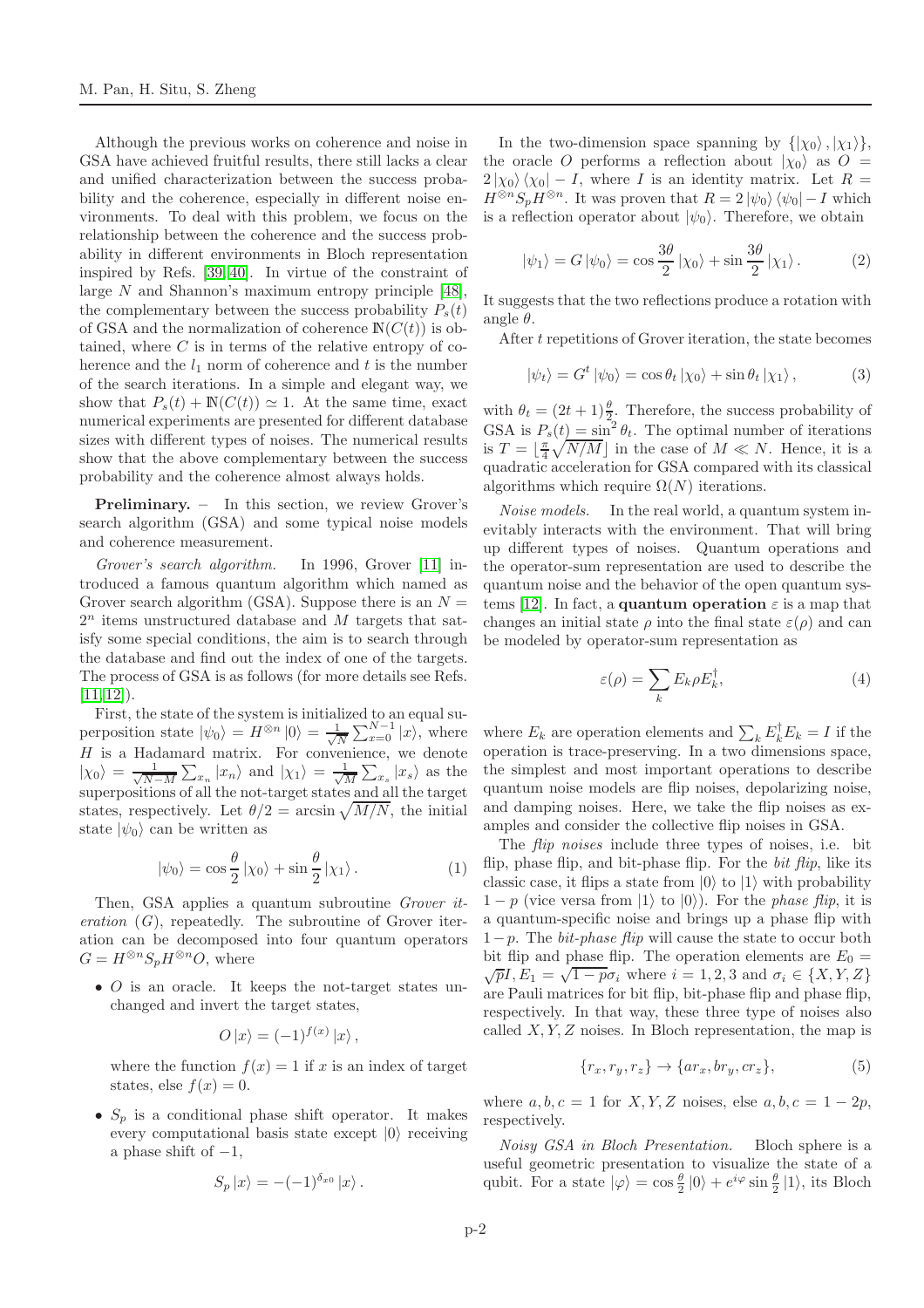vector is  $\mathbf{r} = (r_x, r_y, r_z) = (\sin \theta \cos \varphi, \sin \theta \sin \varphi, \cos \theta).$ Let  $\rho$  be a density matrix of the state  $|\varphi\rangle$ , we have

$$
\rho = \frac{1}{2} \begin{pmatrix} 1 + r_z & r_x - ir_y \\ r_x + ir_y & 1 - r_z \end{pmatrix}.
$$
 (6)

For the initial state  $|\psi_0\rangle$  in GSA, its Bloch vector is  $r(0) = (\sin \theta, 0, \cos \theta)$ . Since  $r_y(0) = 0$ , the discussion about GSA can be restricted in two dimensions of  $r_x$  and  $r_z$ . Grover iteration in the Bloch presentation by  $r_x$  and  $r_z$  is modified as [\[39,](#page-6-19) [40\]](#page-6-17)

$$
G = \left[ \begin{array}{cc} \cos 2\theta & -\sin 2\theta \\ \sin 2\theta & \cos 2\theta \end{array} \right].
$$
 (7)

Consider the noise matrix is diagonalizable [\[39\]](#page-6-19), so that the noisy Grover iterative can be written in the form

$$
G_n = G \circ E_n,
$$

where  $E_n$  is the matrix of noise in Bloch presentation.

Let  $\eta = 1 - 2p$ , the matrixes  $E_n$  for bit flip, phase flip and bit-phase flip in  $r_x$  and  $r_z$  dimensions in Bloch presentation are

$$
E_b = \begin{bmatrix} 1 & 0 \\ 0 & \eta \end{bmatrix}, E_p = \begin{bmatrix} \eta & 0 \\ 0 & 1 \end{bmatrix}, E_{bp} = \eta \begin{bmatrix} 1 & 0 \\ 0 & 1 \end{bmatrix}
$$

After t iterations, the density matrix becomes

$$
\rho(t) = G_n^t \rho(0) G_n^{t\dagger} = \frac{1}{2} \begin{pmatrix} 1 + r_z(t) & r_x(t) \\ r_x(t) & 1 - r_z(t) \end{pmatrix} . \tag{8}
$$

Therefore, the success probability  $P_s(t)$  is rewritten as

<span id="page-2-8"></span>
$$
P_s(t) = \frac{1 - r_z(t)}{2}.
$$
\n(9)

Hence the success probability  $P_s(t)$  only depends on  $r_z(t)$ .

Coherence measurement. Baumgratz et al. [\[29\]](#page-6-11) came up with two coherence measurements, the relative entropy of coherence  $(C_e)$  and the  $l_1$  norm of coherence  $(C_l)$ . Based on their works, a number of coherence measures, such as the coherence of formation [\[31\]](#page-6-21) and geometric coherence [\[32\]](#page-6-13), have been proposed. In this work, we choose  $C_e$  and  $C_l$  to characterize the coherence of GSA.

For a given density matrix  $\rho$ , the relative entropy of coherence  $C_e$  is

<span id="page-2-1"></span>
$$
C_e(t) := S(\rho_d(t)) - S(\rho(t)),
$$
\n(10)

where  $S(x) = -tr(x \ln x)$  is the von Neumann entropy and  $\rho_d$  is the state just take the diagonal elements from  $\rho$ .

For the  $l_1$  norm of coherence  $C_l$ , it is defined as

<span id="page-2-6"></span>
$$
C_l(t) := \sum_{i,j,i \neq j} |\rho_{ij}(t)|.
$$
 (11)

That is the summation of the off-diagonal elements of  $\rho$ .

Coherence dynamics of GSA in different environments. – Now, we will discuss the coherence dynamics of GSA as the number of iterations changes. First, the definition of the normalization of a coherence measurement is put forward.

Normalization of a coherence measurement. Since different coherence measurements can just measure part of coherence, it is difficult to do a comparison among them. The most critical problem is that it is hard to build up the relationship between the success probability  $P_s \in [0,1]$ and the coherence as different coherence measurements generally have different scales. To deal with this issue, we bring up the definition of the normalization of a coherence measurement.

<span id="page-2-0"></span>Definition 1 (Normalization of a coherence measurement). Let  $C$  and  $C_m$  be a coherence measurement and its maximum under some specific conditions. Then  $\mathbb{N}(C) := C/C_m \in [0,1]$  is the normalization of the coherence measurement C.

According to Definition [1,](#page-2-0) the normalizations  $C_e$  and  $C_l$ are defined as follows:

<span id="page-2-2"></span>
$$
\mathbb{N}(C_e(t)) := C_e(t)/C_{e_m},\tag{12}
$$

$$
\mathbb{N}(C_l(t)) := C_l(t)/C_{l_m}.\tag{13}
$$

The dynamics coherence of GSA in Bloch. It has been shown in [\[26\]](#page-6-14) that the coherence of ideal GSA depleted as the number of search iteration increased. We will discuss typical collective flip noises in Bloch representation as in Ref. [\[39,](#page-6-19) [40\]](#page-6-17) in this paper.

<span id="page-2-5"></span>According to Ref. [\[40\]](#page-6-17), the von Neumann entropy in  $Eq.(10)$  $Eq.(10)$  is

<span id="page-2-3"></span>
$$
S(\rho(t)) = -\nu_{+}(t)\ln \nu_{+}(t) - \nu_{-}(t)\ln \nu_{-}(t), \tag{14}
$$

where

.

$$
\nu_{\pm}(t) = \frac{1 \pm \sqrt{r_x(t)^2 + r_z(t)^2}}{2},\tag{15}
$$

<span id="page-2-4"></span>
$$
S(\rho_d(t)) = P_s(t) \ln \frac{M}{P_s(t)} + (1 - P_s(t)) \ln \frac{N - M}{1 - P_s(t)}.
$$
 (16)

According to Eqs.[\(12\)](#page-2-2) and [\(14\)](#page-2-3)-[\(16\)](#page-2-4), the coherence  $C_e(t)$ depends on both  $r_x(t)$  and  $r_z(t)$ .

Now, consider the coherence in terms of the  $l_1$  norm of coherence in GSA. In Ref. [\[26,](#page-6-14)[28\]](#page-6-10), the  $l_1$  norm of coherence in GSA is

$$
C_l(t) = (\sqrt{M}\sin\theta_t + \sqrt{N-M}\cos\theta_t)^2 - 1.
$$
 (17)

Let's rewrite it in Bloch representation. According to  $Eqs.(8)(11)$  $Eqs.(8)(11)$  $Eqs.(8)(11)$  and considering the number of targets and non-targets, we obtain that

<span id="page-2-7"></span>
$$
C_l(t) = \frac{1}{2}[N + Nr_z(t) + 2\sqrt{(N - M)Mr_x(t)}].
$$
 (18)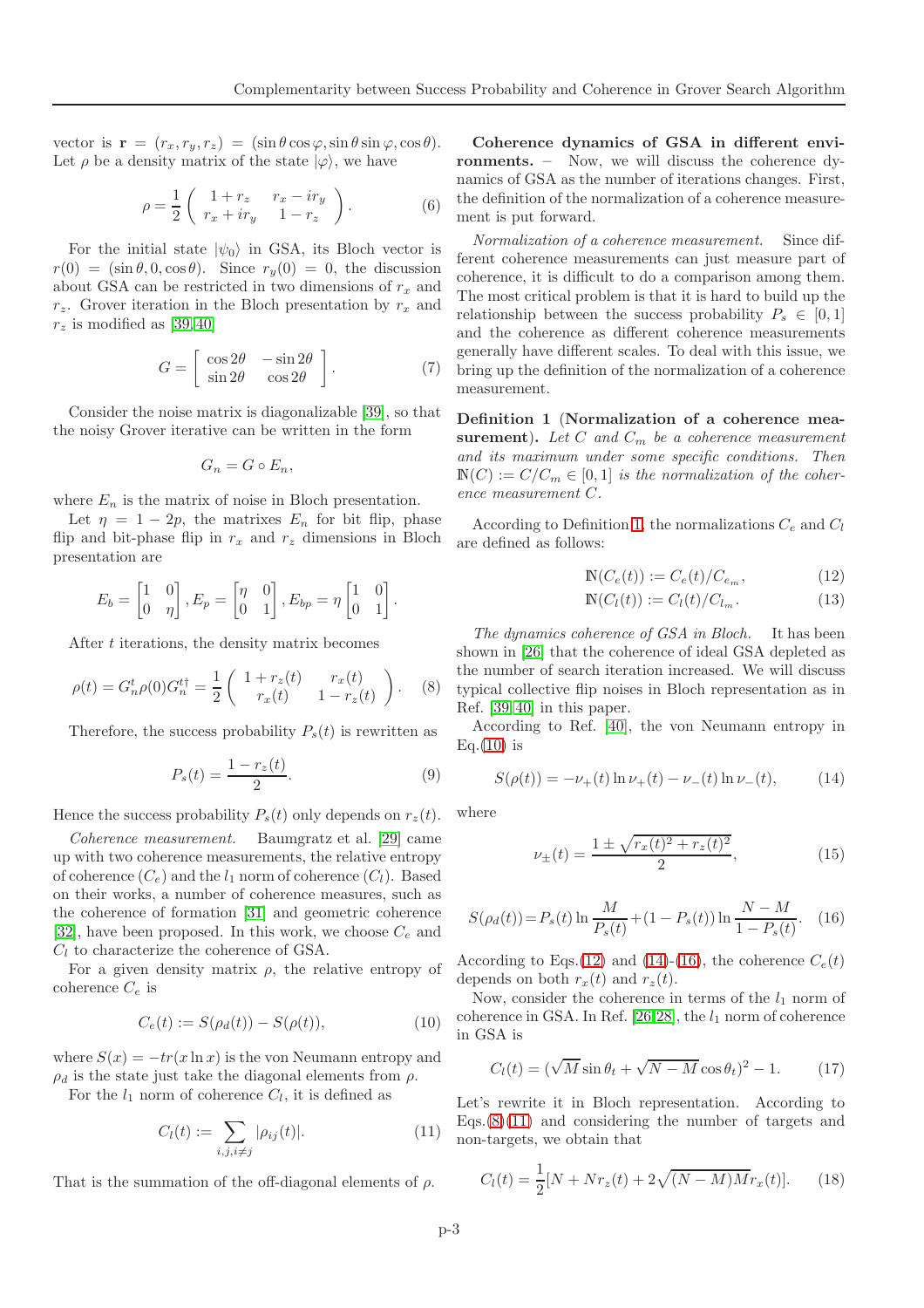Obviously, the coherence  $C_l(t)$  also depends on both  $r_x(t)$ and  $r_{z}(t)$ .

Nevertheless, we can show that the coherence in terms of  $C_e(t)$  and  $C_l(t)$  can be determined only by  $r_z(t)$  in the constraint of large  $N$  and Shannon's maximum entropy principle. Furthermore, we obtain the complementary relationship between  $P_s(t)$  and  $\mathbb{N}(C(t))$  in the following theorem.

<span id="page-3-3"></span>Theorem 1. For Grover search algorithm, the normalization of coherence  $N(C(t))$  and the success probability  $P_s(t)$  satisfy the complementary relationship for large N. That is

$$
P_s(t) + \mathbb{N}(C(t)) \simeq 1,\tag{19}
$$

where  $\simeq$  means the algorithm search in large database satisfying  $N >> M$ , and  $C(t)$  is the relative entropy of coherence or the  $l_1$  norm of coherence.

Proof. First, let us consider the relative entropy of coherence. By expanding Eq.[\(16\)](#page-2-4), we have

$$
S(\rho_d(t)) = P_s(t) \ln M + (1 - P_s(t)) \ln(N - M)
$$
  
-P<sub>s</sub>(t)  $\ln(P_s(t)) - (1 - P_s(t)) \ln(1 - P_s(t))$ . (20)

According to maximum entropy principle [\[48\]](#page-6-20), the binary Shannon entropy is always no more that ln 2 in two variables system. Therefore, we have

<span id="page-3-0"></span>
$$
S(\rho(t)) = -\nu_+ \ln \nu_+ - \nu_- \ln \nu_- \le \ln 2 \tag{21}
$$

and

<span id="page-3-1"></span>
$$
-P_s(t)\ln(P_s(t)) - (1 - P_s(t))\ln(1 - P_s(t)) \le \ln 2. \tag{22}
$$

In the condition  $N >> M \geq 1$ , the above items in Eqs. [\(21\)](#page-3-0) and [\(22\)](#page-3-1) can be ignored from  $C_e(t)$ , furthermore we obtain

<span id="page-3-4"></span>
$$
C_e(t) \simeq P_s(t) \ln M + (1 - P_s(t)) \ln(N - M) \tag{23}
$$

and its maximum

$$
C_{e_m} \simeq \ln(N - M). \tag{24}
$$

Thus, the normalization of the relative entropy of coherence in GSA is

$$
\mathbb{N}(C_e(t)) \qquad \simeq \frac{P_s(t)\ln M + (1 - P_s(t))\ln(N - M)}{\ln(N - M)} \qquad \qquad \simeq 1 - P_s(t). \tag{25}
$$

Now, let us consider the  $l_1$  norm of coherence. For  $N \gg M$  and  $r_x(t) \in [0,1]$ , the third item in Eq.[\(18\)](#page-2-7) can be ignored that

$$
C_l \simeq \frac{N}{2} [1 + r_z(t)]. \tag{26}
$$

Since  $r_z(t) \in [0, 1]$ , it is easy to obtain the maximum of  $C_l$ 

$$
C_{l_m} \simeq \frac{N}{2} [1 + \max(r_z(t))] = N.
$$
 (27)

Therefore, the normalization of the  $l_1$  norm of coherence in GSA is

<span id="page-3-2"></span>
$$
\mathbb{N}(C_l(t)) \simeq \frac{1}{2}[1 + r_z(t)].
$$
\n(28)

Obviously, according to Eqs.[\(9\)](#page-2-8) and [\(28\)](#page-3-2), we have

$$
P_s(t) + \mathbb{N}(C_l(t)) \simeq 1. \tag{29}
$$

$$
\Box
$$

Note that  $r_x(t)$  and  $r_z(t)$  can be used to describe the iteration process of GSA whether there is noise or not. Therefore, Theorem [1](#page-3-3) holds in both ideal and different noise environments.

Coherence in GSA with different types of noises. To obtain the dynamics of coherence and the success probability of GSA with different noises exactly, we investigate the amount of them in Bloch presentation. In order to take the advantage of the iterative equation in Bloch, we consider different types of collective flip noises as discussed in Refs. [\[39,](#page-6-19) [40\]](#page-6-17). Once giving N and M, the exact analytical expression of coherence in GSA depends entirely on  $r_x(t)$  and  $r_z(t)$  according to Eqs.[\(23\)](#page-3-4) and [\(18\)](#page-2-7). Hence, we will just evaluate the expressions of  $r_x(t)$  and  $r_z(t)$  which are determined by the noise Grover iterations  $G_n$ .

For bit flip. According to Refs. [\[39\]](#page-6-19), we have

$$
G_b^t = \frac{\eta^{t/2}}{B} \begin{bmatrix} B\cos\phi t + A_-\sin\phi t & \eta\sin\phi t\sin 2\theta \\ -\sin\phi t\sin 2\theta & B\cos\phi t + A_-\sin\phi t \end{bmatrix} .
$$
\n(30)

where  $\phi = \arctan(B/A_+)$  and

$$
A_{\pm} := \frac{1 \pm \eta}{2} \cos 2\theta,\tag{31}
$$

$$
B := \begin{cases} \sqrt{\eta - A_+^2}, & \text{if } \eta \ge A_+^2 \\ \sqrt{A_+^2 - \eta}, & \text{if } \eta < A_+^2. \end{cases}
$$
 (32)

Accordingly, we obtain

$$
r_x(t) = \frac{\eta^{t/2}}{B} [(B \cos \phi t + A_{-} \sin \phi t) \sin \theta + \eta \sin 2\theta \sin \phi t \cos \theta],
$$
  

$$
r_z(t) = \frac{\eta^{t/2}}{B} [-\sin 2\theta \sin \theta \sin \phi t + (B \cos \phi t - A_{-} \sin \phi t) \cos \theta].
$$
 (33)

Consequently, the success probability and the coherence in GSA will decay exponentially with the noise since both i)  $r_x(t)$  and  $r_x(t)$  decay exponentially as  $\eta \in [0,1]$ .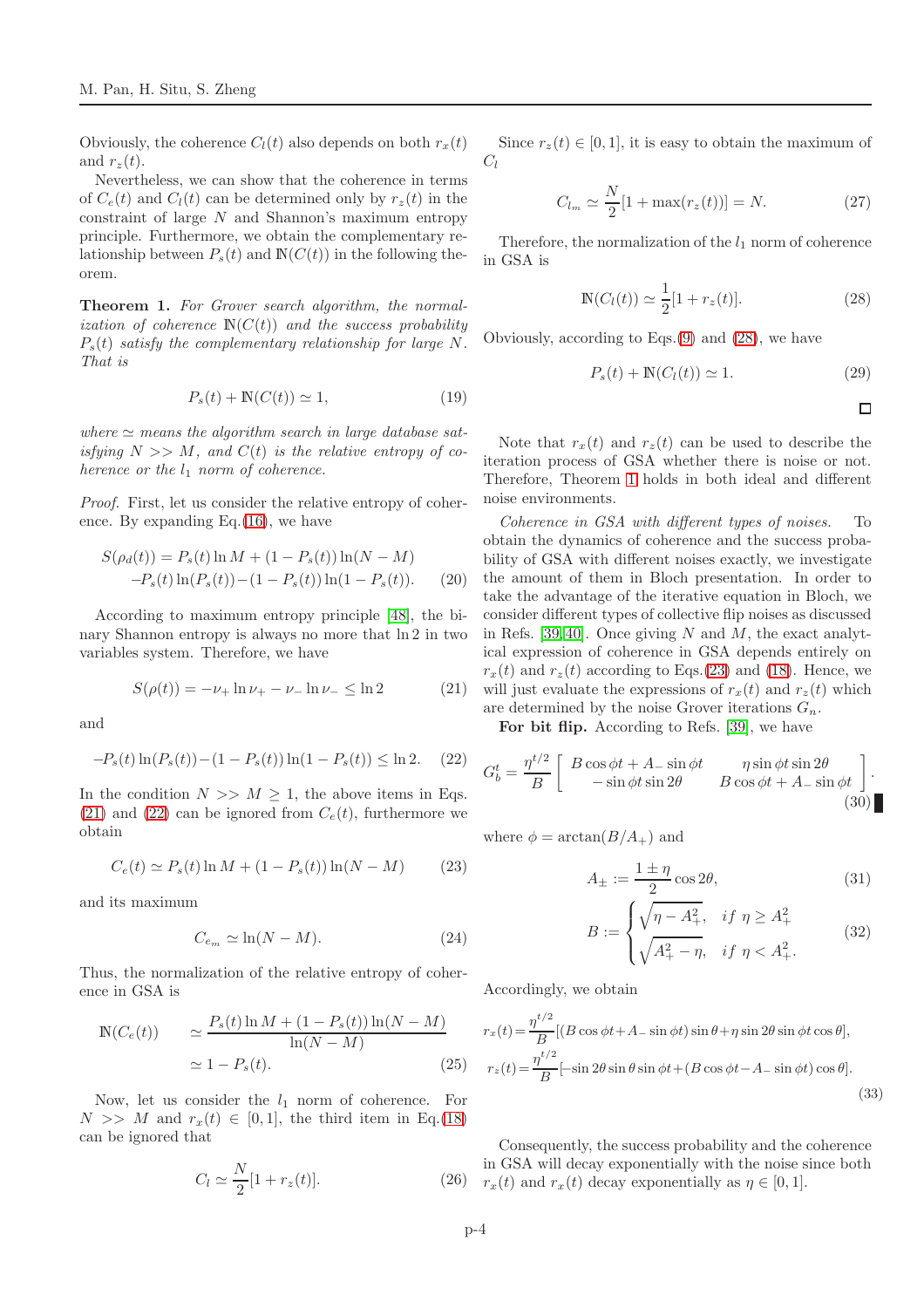For phase flip.The phase flip is one of the most special and important noises in quantum information processing, which no corresponding classical noise. The iterative equation of  $G_p^t$  with phase flip in Bloch is [\[39,](#page-6-19)40]

$$
G_p^t = \frac{\eta^{t/2}}{B} \begin{bmatrix} B\cos\phi t - A_-\sin\phi t & \sin\phi t\sin 2\theta \\ -\eta\sin\phi t\sin 2\theta & B\cos\phi t + A_-\sin\phi t \end{bmatrix} . \tag{34}
$$

Then, we obtain

$$
r_x(t) = \frac{\eta^{t/2}}{B} [(B \cos \phi t - A_{-} \sin \phi t) \sin \theta + \sin 2\theta \sin \phi t \cos \theta],
$$
  

$$
r_z(t) = \frac{\eta^{t/2}}{B} [(B \cos \phi t + A_{-} \sin \phi t) \cos \theta - \eta \sin 2\theta \sin \phi t \sin \theta].
$$
  
(35)

Similar to the case of bit flip noise, the success probability and the coherence in GSA will decay exponentially with the phase flip noise.

For bit-phase flip. The noisy Grover iterator  $G_{bp}$  with the bit-phase flip becomes [\[39\]](#page-6-19)

$$
G_{bp} = \eta \begin{bmatrix} \cos 2\theta & \sin 2\theta \\ -\sin 2\theta & \cos 2\theta \end{bmatrix} = \eta G. \quad (36)
$$

Then  $r_x(t)$  and  $r_z(t)$  becomes

$$
r_x(t) = \eta^t \sin[(2t+1)\theta],\tag{37}
$$

$$
r_z(t) = \eta^t \cos[(2t+1)\theta].\tag{38}
$$

In this way, we obtain easily that the success probability and the coherence in GSA decay exponentially with the noise since  $\eta \in [0, 1]$ .

Numerical results and Discussion. – For more convincing and to visualize the above results, we calculate the exact values of the  $P_s(t)$ ,  $C_e(t)$ ,  $C_l(t)$  and  $1-\mathbb{N}(C_e(t)), 1-\mathbb{N}(C_l(t))$  with different noises for different N, then illustrate them in graphics.

Suppose that we search one target in the database with N items. We will discuss the following three different situations: (1) different coherence measurements, (2) different types of noises, (3) different database sizes. At the same time, the above discussions will consider the noise level varies from 0 to 30% i.e.  $\eta = 1$  to  $\eta = 0.7$ , where  $\eta = 1$ corresponding to the ideal GSA.

Different coherence measurements. Taking GSA with the bit flip noise as an example, we demonstrate how the success probability and coherence change with the number t of search iterations in different measurements in Fig[.1.](#page-4-0) Note that to clear the trend of the bit flip noise affected on GSA, here we consider  $t \in [0, 4T]$ . The success probability  $P_s(t)$  and the relative entropy of coherence  $C_e(t)$  and  $l_1$ norm of coherence  $C_l(t)$  are illustrated in the sub-figures Fig[.1\(a\)](#page-4-1) to Fig[.1\(c\).](#page-4-2) Comparing with these sub-figures, we can observe that  $P_s(t)$  always opposites to the coherence which is no matter measured by  $C_e(\rho(t))$  or  $C_l(t)$ . At the same time, they are periodic oscillating decreasing except

<span id="page-4-2"></span><span id="page-4-1"></span>

<span id="page-4-3"></span><span id="page-4-0"></span>Fig. 1: (Color online) The success probability and Coherence vs. the number of iterations t with Bit flip noise for  $N = 2^8$ . (For sub-figure [1\(d\),](#page-4-3)  $P_s(t)$  is red,  $1 - \mathbb{N}(C_e(t))$  is blue and  $1 - \mathbb{N}(C_l(t))$  is green with the same type of lines for the same noise level.)

for the ideal case  $(\eta = 1)$ . Moreover, the more the noises are, the quicker they decrease. Here we can clearly see their trends, but it is difficult to compare them uniformly.

For a better comparison, the success probability togethers with the normalization of the relative entropy of coherence and  $l_1$  norm of coherence, i.e.  $P_s(t)$  with  $1-\mathbb{N}(C_e(t))$ and  $1-\mathbb{N}(C_l(t))$ , are presented in Fig[.1\(d\).](#page-4-3) In that figure, they are plotted by different type of lines for different noise levels. For the same noise level, they are plotted in different colors that  $P_s(t)$  is red and  $1 - \mathbb{N}(C_e(t))$  is blue and  $1 - N(C<sub>l</sub>(t))$  is green. We can see clearly that these three color lines are very close to each others. As the number of iterations t increases, they are closer and even overlap except for the ideal GSA with  $\eta = 1$ . At the same time, as the noise increases, they have the same phenomenon that are closer and even overlap at last.

According to the above discussion, we obtain that the success probability and the coherence, which are measured by the normalization of relative entropy of coherence and  $l_1$  norm of coherence, satisfy the complementary relationship  $P_s(t) \approx 1 - N(C(t))$ . Note that it doesn't matter if it is ideal or in noisy environments.

Different types of noises. We have discussed the GSA suffering from the bit flip noise in detail, now we consider other kinds of noises. Since the normalization of coherence can measure the coherence better and more conveniently, in the following tests, we just discuss the normalization of relative entropy of coherence and  $l_1$  norm of coherence.

As shown in Fig[.2,](#page-5-0) it demonstrates  $P_s(t)$  and 1 −  $N(C_e(t))$  as well as  $1-N(C_l(t))$  in GSA with the phase flip and bit-phase flip noise for  $N = 2^8$  and  $t \in [0, 4T]$ . We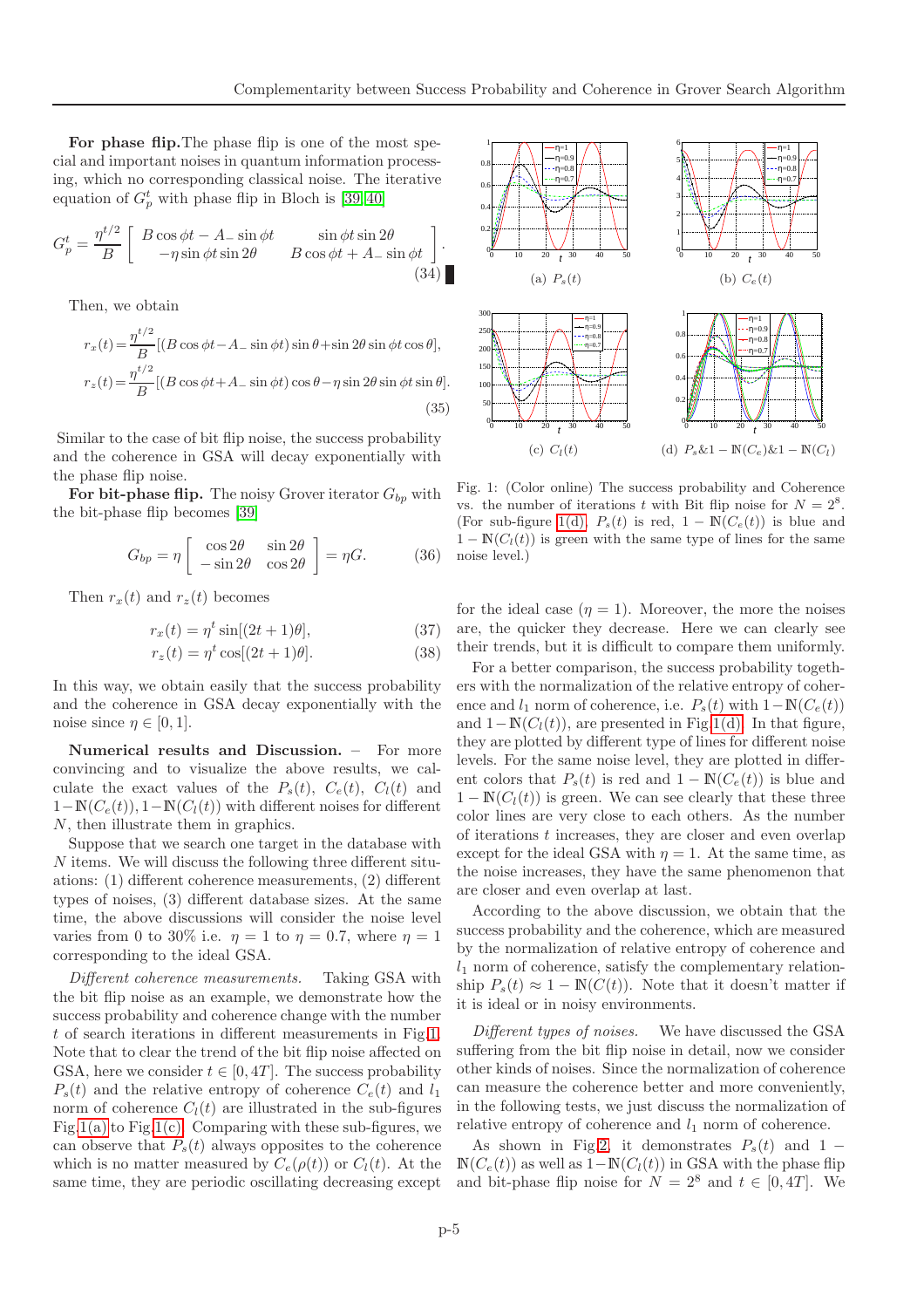

<span id="page-5-0"></span>Fig. 2: (Color online) The success probability and its complementary coherence vs. the number of iterations t for  $N = 2^8$ . (For the same noise level,  $P_s(t)$  is red,  $C_e(t)$  is blue and  $C_l(t)$ ) is green with the same type of lines.)

can observe a similar phenomenon that their values are very close for the same noise level. It means that the success probability and the coherence, which are measured by the normalization of relative entropy of coherence and  $l_1$ norm of coherence, satisfy the complementary relationship  $P_s(t) \approx 1 - \mathbb{N}(C(t)).$ 

Different database sizes. As discuss in the above two subsections  $P_s(t)$  and  $1 - \mathbb{N}(C_e(t))$  and  $1 - \mathbb{N}(C_l(t))$  in GSA tend to same as t increases. To learn the difference of them, we will focus on the discussion of the number of iterations t for  $0 < t < T$ . Consider the different database sizes  $N = 2^8, 2^{10}, 2^{12}, 2^{16}$  and take the phase flip as example, we demonstrate the dynamics of them in Fig[.3.](#page-5-1)

As shown in Fig. [3,](#page-5-1) there are a little differences among  $P_s(t)$ ,  $(1 - \mathbb{N}(C_e(t)))$  and  $(1 - \mathbb{N}(C_l(t)))$  at first, and then the differences become smaller as  $t$  increase and become the same as  $t = T$ . At the same time, the differences among them become smaller as the noise increases  $(\eta$  decreases). In other words, there is a slight disparity in the complementarity between the success probability and the normalization coherence, however the disparity will disappear quickly as the noise or the database size increase. The maximum even become smaller than 0.5 as N increases or the noise increases. To a certain extent, the quantum advantage will vanish as discussed in Ref. [\[39\]](#page-6-19). Nevertheless, the complementary between the success probability and the normalization of coherence is still always holds.

**Discussion.** – We had shown that  $P_s(t) + \mathbb{N}(C(t)) \simeq$ 1 which exhibits the complementarity between  $P_s(t)$  and  $N(C(t))$  for  $M \leq N$ , in terms of the relative entropy and the  $l_1$  norm of coherence. It holds in different environments including ideal and with noises. For intuition and visualization, we discuss the noise cases of bit flip (BF) and phase flip (PF) and bit-phase flip (BPF) in detail. Considering the qubits are limited in the recent NISQ era, numerical experiments were presented for various limited database sizes and noise levels in different environments.

Taking the previous results on the coherence of GSA into account, and to show the contribution of our results, the comparison with the most relevant previous works are listed in Table [1.](#page-6-22) We can observe clearly that our new



<span id="page-5-1"></span>Fig. 3: (Color online) The success probability and its complementary coherence vs. the number of iterations  $t$  with Phase flip noise. (For the same noise level,  $P_s(t)$  is red,  $1 - \mathbb{N}(C_e(t))$ ) is blue and  $1 - \mathbb{N}(C_l(t))$  is green with the same type of lines.)

results not only generalize these previous works, the most meaningful thing is that we present the main result in a simple and concise complementary form which unifies those previous works as shown in Table [1.](#page-6-22)

Conclusion. – Coherence is critical in quantum computing. Considering the current noisy quantum era and the important role of coherence in quantum algorithms, we discussed the relationship between the success probability  $P<sub>s</sub>(t)$  and the coherence of Grover search algorithm (GSA) in different environments. At first, we defined the normalization coherence  $N(C)$ , where C is a coherence measurement. Then, we considered the coherence dynamics with the number of search iterations  $t$  in GSA. We proved that the complementary between  $P_s(t)$  and the coherence  $N(C(t))$  for large N, in terms of the relative entropy and the  $l_1$  norm of coherence. In a simple and elegant way, we had shown that  $P_s(t) + \mathbb{N}(C(t)) \simeq 1$ .

At the same time, the numeral results showed that the complementary between  $P_s(t)$  and  $\mathbb{N}(C(t))$  almost always holds, besides a slight difference for some parts of the process in the case of small N or the ideal case. The larger the size N is, the closer the success probability  $P_s(t)$  is to its complementary coherence  $1 - \mathbb{N}(C(t)).$ 

The complementarity between success rate and coherence is very meaningful, because it provides an idea to improve the success probability by manipulating its complementary coherence, and vice versa. Therefore, this will benefit to quantum algorithms that operate in quantum computers especially in the NISQ era. It is noted that the complementarity is obtained within Bloch representation. Whether it holds or not considering in the whole  $N$ dimensions is worth further research.